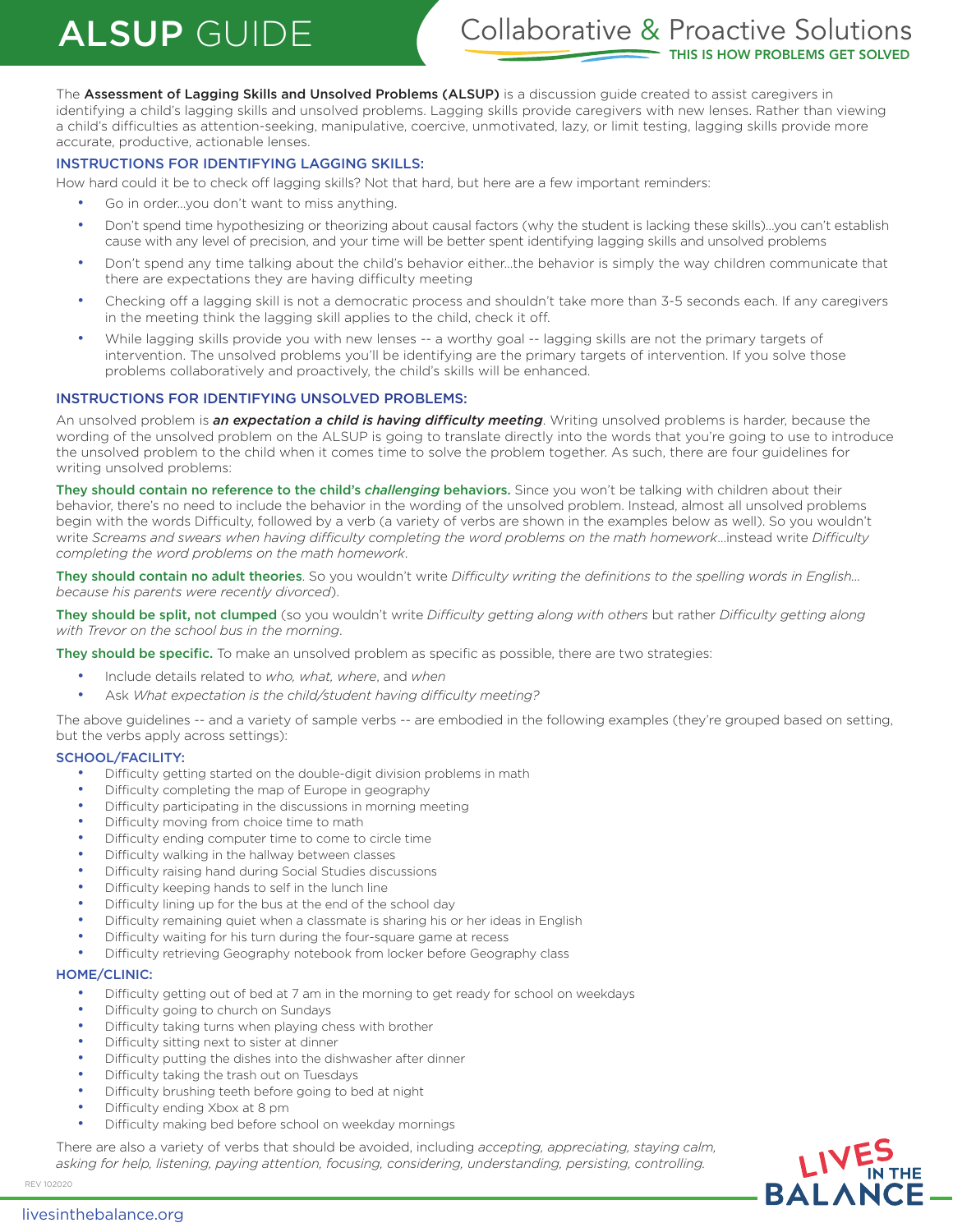# **SUP 2020**

## Collaborative & Proactive Solutions ASSESSMENT OF LAGGING SKILLS & UNSOLVED PROBLEMS THIS IS HOW PROBLEMS GET SOLVED

#### CHILD'S NAME \_\_\_\_\_\_\_\_\_\_\_\_\_\_\_\_\_\_\_\_\_\_\_\_\_\_\_\_\_\_\_\_\_\_\_\_\_\_\_\_\_\_\_\_\_\_\_\_\_\_\_\_\_\_\_\_\_\_\_\_\_\_\_ DATE \_\_\_\_\_\_\_\_\_\_\_\_\_\_\_\_

The ALSUP is intended for use as a **discussion guide** rather than as a freestanding check-list or rating scale. It should be used to identify specific lagging skills and unsolved problems that pertain to a particular child or adolescent.

#### LAGGING SKILLS

This section will help you understand why the child is responding so maladaptively to problems and frustrations. Please note that these lagging skills are not the primary focal point of intervention. In other words, you won't be discussing the lagging skills with the student, nor will you be teaching most of the skills explicitly. The primary targets of intervention are the unsolved problems you'll be documenting in the next section.

| Difficulty maintaining focus                                                                                     |        | Difficulty seeing "grays"/concrete, literal, black & white, thinking                                                            |
|------------------------------------------------------------------------------------------------------------------|--------|---------------------------------------------------------------------------------------------------------------------------------|
| Difficulty handling transitions, shifting from one mindset<br>or task to another                                 |        | Difficulty taking into account situational factors that would<br>suggest the need to adjust a plan of action                    |
| Difficulty considering the likely outcomes or consequences<br>of actions (impulsive)                             | □      | Inflexible, inaccurate interpretations/cognitive distortions or<br>biases (e.g., "Everyone's out to get me," "Nobody likes me)" |
| Difficulty persisting on challenging or tedious tasks                                                            |        | Difficulty attending to or accurately interpreting social cues/<br>poor perception of social nuances                            |
| Difficulty considering a range of solutions to a problem                                                         |        | Difficulty shifting from original idea, plan, or solution                                                                       |
| Difficulty expressing concerns, needs, or thoughts in words                                                      |        | Difficulty appreciating how their behavior is affecting others                                                                  |
| Difficulty managing emotional response to frustration so as<br>to think rationally                               | $\Box$ | Difficulty starting conversations, entering groups,<br>connecting with people/lacking other basic social skills                 |
| Chronic irritability and/or anxiety significantly impede<br>capacity for problem-solving or heighten frustration |        | Difficulty empathizing with others, appreciating another<br>person's perspective or point of view                               |
| Sensory/motor difficulties                                                                                       |        | Difficulty handling unpredictability, ambiguity, uncertainty, novelty                                                           |

#### UNSOLVED PROBLEMS

Unsolved problems are the specific expectations a child is having difficulty meeting. The wording of an unsolved problem will translate directly into the words that you'll be using when you introduce an unsolved problem to the child when it comes time to solve the problem together. Poorly worded unsolved problems often cause the problem-solving process to deteriorate before it even gets started. Please reference the ALSUP Guide for guidance on the four guidelines for writing unsolved problems.

#### SCHOOL/FACILITY PROMPTS:

Are there specific tasks/expectations the student is having difficulty completing or getting started on?

Are there classmates this student is having difficulty getting along with in specific conditions?

Are there tasks and activities this student is having difficulty moving from or to?

Are there classes/activities the student is having difficulty attending/being on time to?

As you think about the start of the day to the end, are there any other expectations the student has difficulty reliably meeting or that you find yourself frequently reminding the student about?

#### HOME/CLINIC PROMPTS:

Are there chores//tasks/activities the child is having difficulty completing or getting started on?

Are there siblings/other children the child is having difficulty getting along with in specific conditions?

Are there aspects of hygiene the child is having difficulty completing?

Are there activities the child is having difficulty ending or tasks the child is having difficulty moving on to

As you think about the start of the day to the end, are there any other expectations the child has difficulty reliably meeting or that you find yourself frequently reminding the child about?

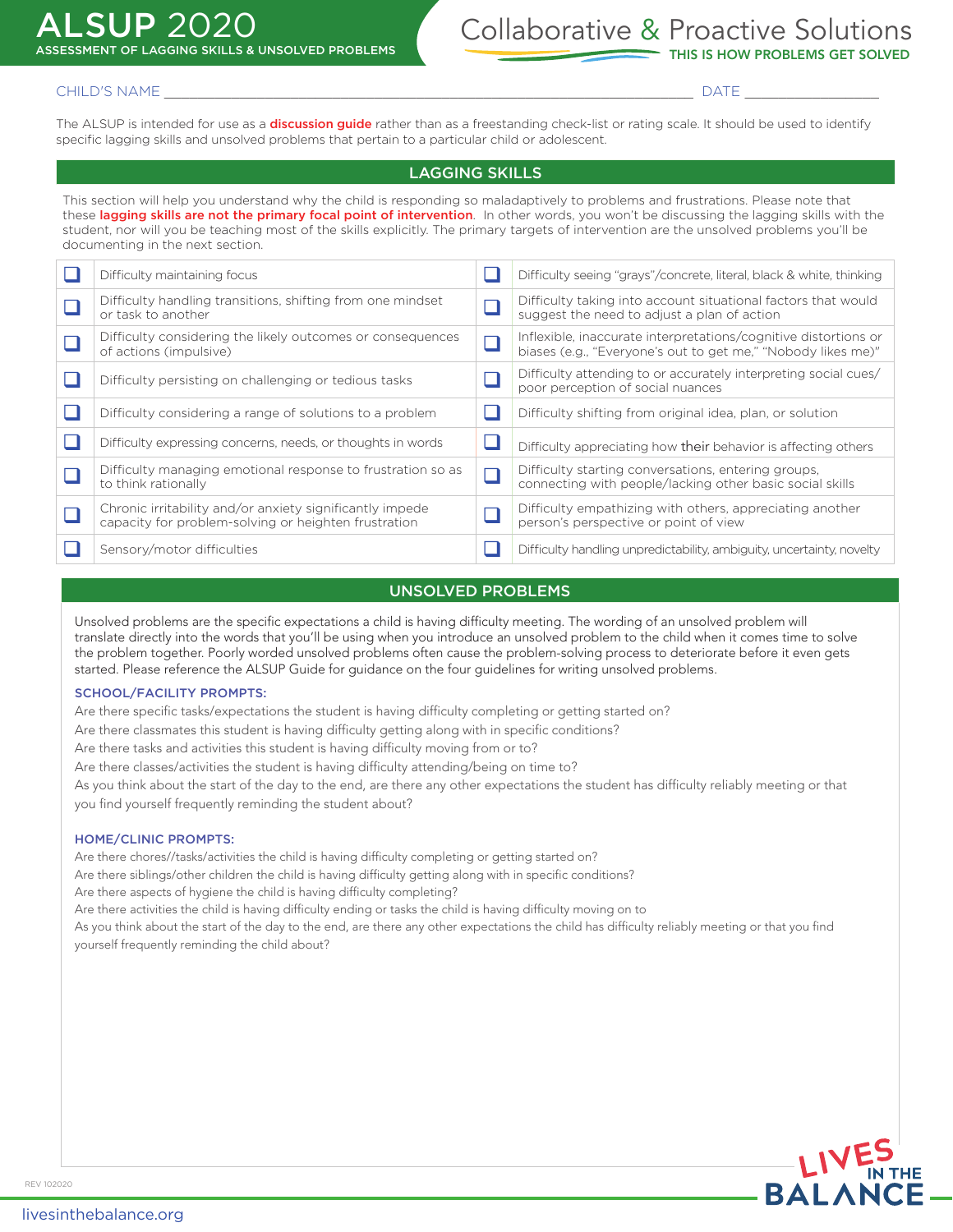## PLAN B CHEAT SHEET

## Collaborative & Proactive Solutions **IIS IS HOW PROBLEMS GET SOLVED**

### EMPATHY STEP | INGREDIENT/GOAL

Gather information about and achieve a clear understanding of the kid's concern or perspective on the unsolved problem you're discussing.

#### WORDS | Initial Inquiry (neutral observation)

"I've noticed that...(insert unsolved problem)... what's up?"

#### DRILLING FOR INFORMATION

Usually involves reflective listening and clarifying questions, gathering information related to the who, what, where, and when of the unsolved problem, and asking the kids what they're thinking in the midst of the unsolved problems and why the problem occurs under some conditions and not others.

#### MORE HELP

If the kid doesn't talk or says "I don't know", try to figure out why:

- Maybe the unsolved problem wasn't free of challenging behavior, wasn't specific, wasn't free of adult theories, or was "clumped" (instead of split)
- Maybe you're using Emergency Plan B (instead of Proactive Plan B)
- Maybe you're using Plan A

#### WHAT YOU'RE THINKING

"What don't I yet understand about the kid's concern or perspective? What doesn't make sense to me yet? What do I need to ask to understand it better?"

#### DON'T

- Skip the Empathy step
- Assume you already know what the kid's concern is and treat the Empathy step as if it is a formality
- Rush through the Empathy step

#### DEFINE THE PROBLEM STEP | INGREDIENT/GOAL

Enter the concern of the second party (often the adult) into consideration.

#### WORDS | Initial Inquiry (neutral observation)

"The thing is (insert adult concern)…." or "My concern is (insert adult concern)…"

#### MORE HELP

- Most adult concerns fall into one of two categories:
- How the problem is affecting the kid
- How the problem is affecting others

#### WHAT YOU'RE THINKING

"Have I been clear about my concern? Does the child understand what I have said?"

#### DON'T

- Start talking about solutions yet
- Sermonize, judge, lecture, use sarcasm

#### **3 INVITATION STEP | INGREDIENT/GOAL**

Generate solutions that are realistic (meaning both parties can do what they are agreeing to) and mutually satisfactory (meaning the solution truly addresses the concerns of both parties)

#### WORDS | Initial Inquiry (neutral observation)

Restate the concerns that were identified in the first two steps, usually beginning with "I wonder if there is a way…"

#### MORE HELP

- Stick as closely to the concerns that were identified in the first two steps
- While it's a good idea to give the kid the first opportunity to propose a solution, generating solutions is a team effort
- It's a good idea to consider the odds of a given solution actually working ...if you think the odds are below 60-70 percent, consider what it is that's making you skeptical and talk about it
- This step always ends with agreement to return to Plan B if the first solution doesn't stand the test of time

#### WHAT YOU'RE THINKING

"Have I summarized both concerns accurately? Have we truly considered whether both parties can do what they've agreed to? Does the solution truly address the concerns of both parties? What's my estimate of the odds of this solution working?"

#### DON'T

- Rush through this step either
- Enter this step with preordained solutions
- Sign off on solutions that both parties can't actually perform
- Sign off on solutions that don't truly address the concerns of both parties
- Maybe he really doesn't know
- Maybe he needs the problem broken down into its component parts
- Maybe he needs time to think

Leave the empathy step before you completely understand the kid's concern or perception Talk about solutions yet